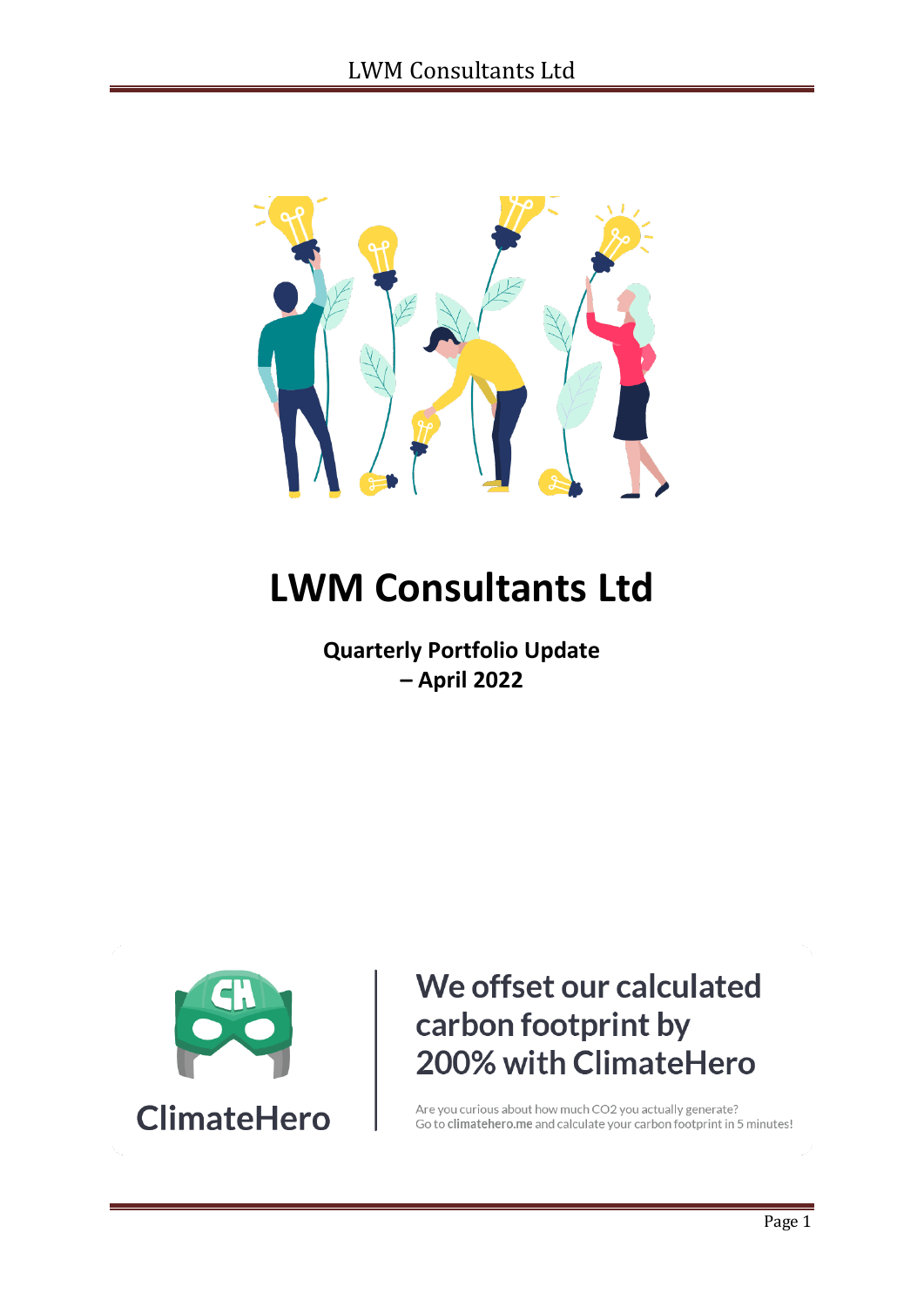

*"Courage taught me no matter how bad a crisis gets ... any sound investment will eventually pay off."*

— Carlos Slim Helu *\_\_\_\_\_\_\_\_\_\_\_\_\_\_\_\_\_\_\_\_\_\_\_\_\_\_\_\_\_\_\_\_\_\_\_\_\_\_\_\_\_\_\_\_\_\_\_\_\_\_\_\_\_\_\_\_\_\_\_\_\_\_\_\_\_\_\_\_\_\_\_\_\_\_\_\_\_\_\_\_\_\_\_\_\_\_\_\_\_\_\_\_\_\_\_\_\_\_\_\_\_\_\_\_\_\_\_\_\_\_*

Coming into this year we were cautiously optimistic. January saw the biggest swing to "value" stocks for 15 years as markets tried to digest news on inflation, interest rates, global slowdown, and geopolitical events. In February we saw the tragic events in the Ukraine unfold, and March saw markets starting to settle. The question is where does that lead us?

Ultimately, our aim is to deliver a return of between 5% and 7% per annum over the long-term. This should be seen as a five year plus view. The table below shows the performance over 5-years up to the 31 March 2022 and excludes our fees and the platform charges.

|                                           | Volatility | Annual Performance |
|-------------------------------------------|------------|--------------------|
| <b>Cautious Portfolio</b>                 | 10.51%     | 5.80%              |
| <b>Balanced Portfolio</b>                 | 11.87%     | 6.87%              |
| <b>Moderately Adventurous Portfolio</b>   | 13.27%     | 7.12%              |
| Adventurous Portfolio                     | 13.92%     | 7.13%              |
| <b>Balanced Positive Impact Portfolio</b> | 10.78%     | 8.33%              |

The adventurous portfolios have underperformed recently. This is in part due to the weighting towards emerging markets (including Asia), and Japan. Within this there are specific funds investing in China. Across all the portfolios we have more of a weighting to quality growth companies rather than value, which has also held back performance.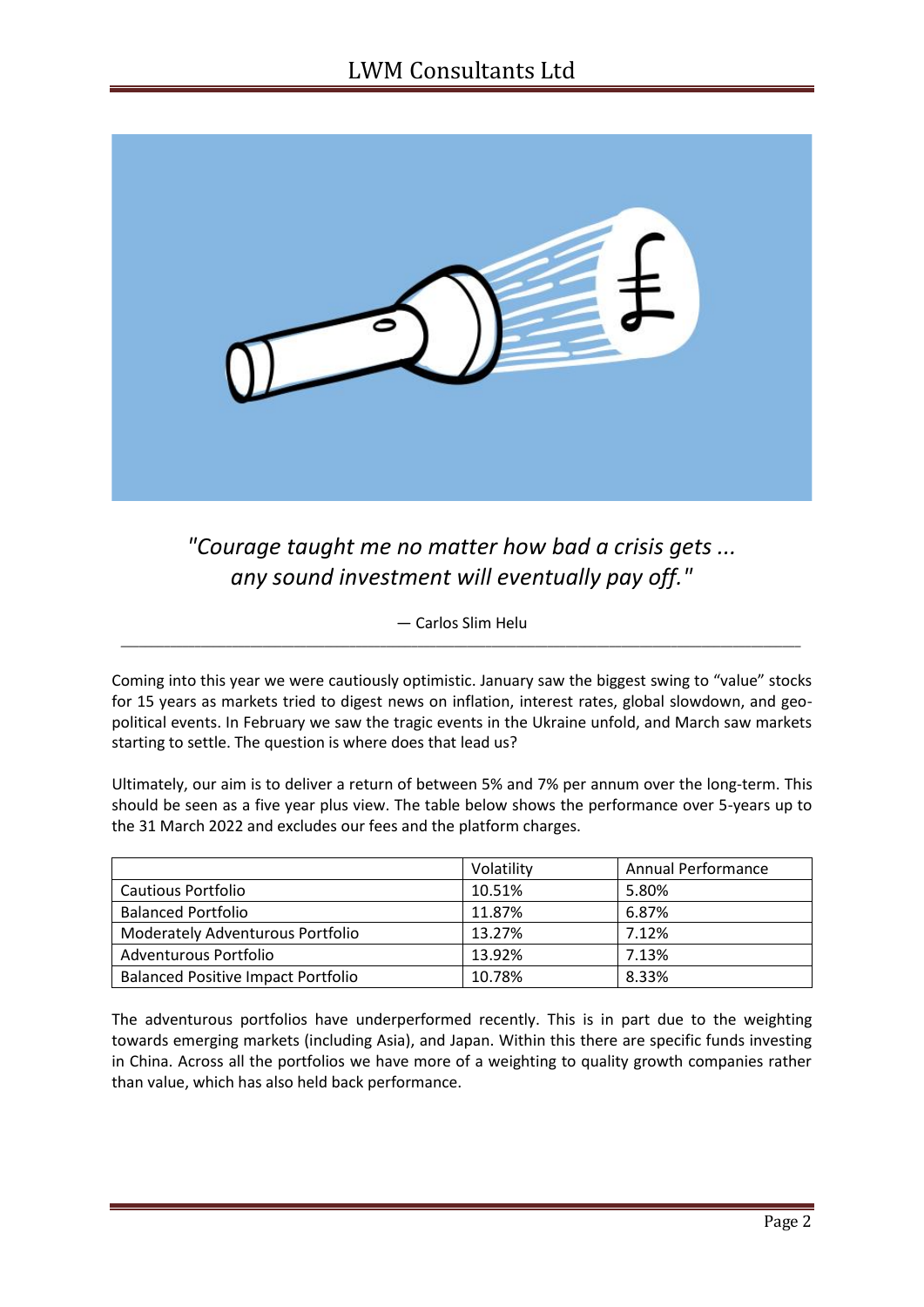During these periods we don't panic! As part of our process we question and we challenge. We know that some investments have underperformed but the question is whether something has fundamentally changed. If the investment thesis remains sound, then we are happy to hold onto that investment because we believe it will come good.

Taking three specific examples:

1. Should we invest in funds which are pointing towards "value"?

We tend to invest in fund managers who adopt a quality growth approach. Our view is that good quality companies are more likely to grow over time. Some of those managers adopt an approach that overlays value i.e., they don't want to pay any price for these companies.

Currently, in the environment we are in with high inflation, rising rates, rising commodity prices, and COVID re-opening, these factors favour certain stocks that we may not hold in our portfolios. This might seem painful in the short term, but long term we still believe that where we are invested will deliver the best returns.

2. Should we still invest in China?

In the market update we set out the case for why China. China has been written down by the markets, and we have up to 8% invested in direct China funds. We believe that at some point the market will return to long term fundamentals and this will see a reversal in performance.

3. Should we reduce our weighting to emerging markets?

We have Russian holdings in a couple of funds; most managers have written down their holdings to zero. Emerging markets are cheap, and yet careful selection offers great opportunities across Asia and Latin America. Similar to China, we believe in the long-term fundamentals, and we expect to see a reversal in performance.

So, where does this leave us? We were hoping for inflation to come down and more normalised interest rates (as were many people) but we are in a very difficult period. However, we think that periods like this open opportunities. The long-term performance is within our range, but we would like to see better performance. We have been in this place before (2011 and 2018 were negative periods), and we often see light at the end of tunnel. If we can deliver flat returns this year we would be really pleased. Anything positive will be a bonus. Although we don't know what the market will do in the short term, there are opportunities, and we think patience will pay-off in the long run.

George Ladds April 2022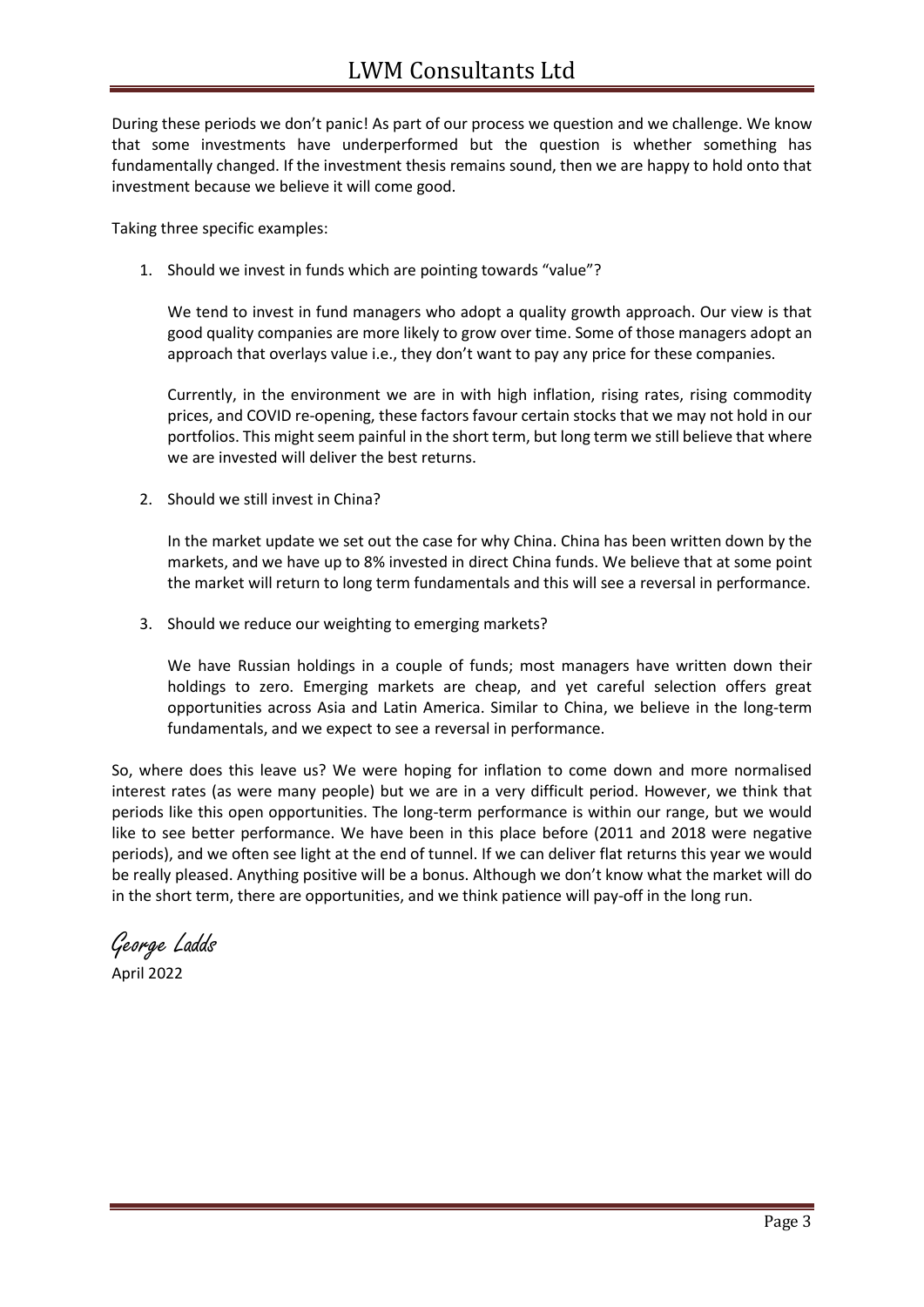### **PORTFOLIO OVERVIEW**

### **Bitesize introduction**

We have had 45 fund manager meetings this year! Two of the most important were with the managers of Nomura Global Dynamic Bond Fund and Carmignac Emerging Markets Fund. Both these strategies had weightings to Russia, and both tell similar stories.

Nomura has invested in Russia for several years and the fundamentals have been good. They have used the income from the investments to invest in other bond holdings. The fact was that nothing flagged Russia as a bad investment. The holdings they have cannot be traded and so they made the decision to write the value of those holdings to zero. This reflects one of the worst periods of performance for the fund. If the Russian markets open then they will review what to do with those holdings at that point in time.

Carmignac describe the crisis as a Black Swan event. Russia was one of the best emerging market economies and offered opportunities to invest in some great companies. They had started to reduce some exposure to Russia, but the closing of markets meant that they had to write down the remaining holdings to zero. They have decided if / when the markets re-open they will not buy any more Russian holdings. In terms of the holdings they have, they are likely to sell them, but they are concerned that the shares end up under Russian government control, and so this is a careful path that they need to tread.

We don't hold specific Russian Funds and it has never been on our radar. We believed that Russia was more of a commodity play, and therefore a specific Russian fund didn't offer the same opportunities as a UK or US fund. There were always going to be some companies in Russia which are good companies, and these would be found in some of the holdings we had, but it was always going to be small.

Interestingly, the poor performance so far this year was in January when the markets were fearful about inflation, interest rates etc. February was down, but March saw a slight recovery. We have had tough periods before, but we do think there are great opportunities. When markets recover which, they do, investors tend to feel comfortable when the recovery is well on its way.

In summary, the five-year figures remain within the bands we set. We know that it has been a tough period for the holdings we have but these are good fund managers investing in good quality companies. Things will change and we are optimistic for the long-term.

### **Responsible Investing**

Our positive impact portfolios were not immune to the downturn in January, and we spoke to several managers to understand more.

Our process is similar to the mainstream portfolios of investing in quality growth companies. The selloff was indiscriminate in its approach, and what we saw in March was that the strongest recovery came across the positive impact portfolios.

This part of the market offers diversity across sectors and regions and plenty of investment opportunities to achieve a better world and society, and therefore although we were "disappointed" in January, we still believe in the long term future.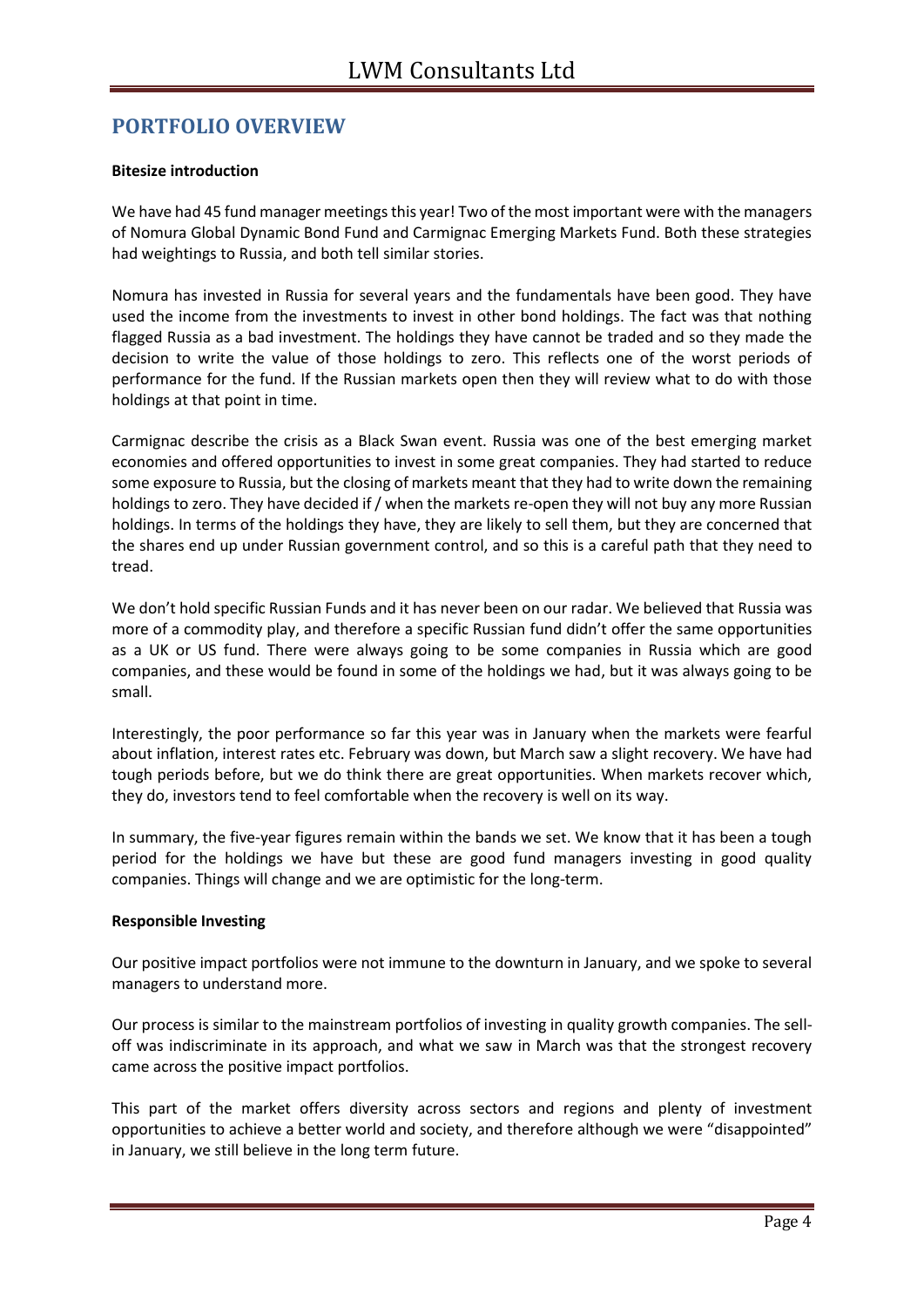### **Last quarter (Q1)**

It has been a volatile quarter.

The Balanced Portfolio was down -8.13% in January, and -2.25% in February. March saw a recovery up +1.82%.

The Cautious Portfolio behaved more in line with our expectations, down in January -6.47%, and February -1.20% and up in March +2.38%.

Some areas seeing the largest declines were smaller companies, pure growth strategies and emerging markets. The adventurous portfolios have greater exposure in these areas and so the short-term performance reflects this.

Areas that held up well were in the diversifying assets which included property, infrastructure and structured products, which the Cautious Portfolio has a higher weighting to.

In summary, a challenging quarter across most funds, but we believe there is a lot of value and if things start to change this could be good for the portfolios going forward.

### **2022 (Q2)**

We will be sending out the rebalance packs in May. There are minimal changes, mainly as we want to monitor markets and some of the strategies we already have particularly in the global space. The pure growth strategies from Baillie Gifford have delivered exceptional long term returns over the last few years but struggled over the last few months. We believe in the strategies and the managers but want to see what happens when inflation comes under control and we have more normalised rates, how the strategies perform and whether we should have a counterbalance strategy to work alongside these.

As always, we do research throughout the year. We don't rush decisions because short term noise can cause short term irrational behaviour. If we see the recovery continue from March then quarter 2 could be positive for the portfolios and therefore we don't want to make changes based on the last six months.

The changes we are making are things we have been considering for some time and we are really excited about the opportunities these offer.

### **Summary**

In my last update I indicated that, in theory, we should see a positive 2022, but there were challenges which could deliver negative returns. Geo-politics was not one of the challenges foresaw! We do believe that although the portfolios have been volatile there are some great opportunities for when the markets reverse. I do believe we have a mountain to climb to get positive returns in 2022, but we have seen this before (2016), and much will depend on market sentiment in the coming months.

*Note: You should note that past performance is not a reliable indicator of future returns and the value of your investments can fall as well as ri*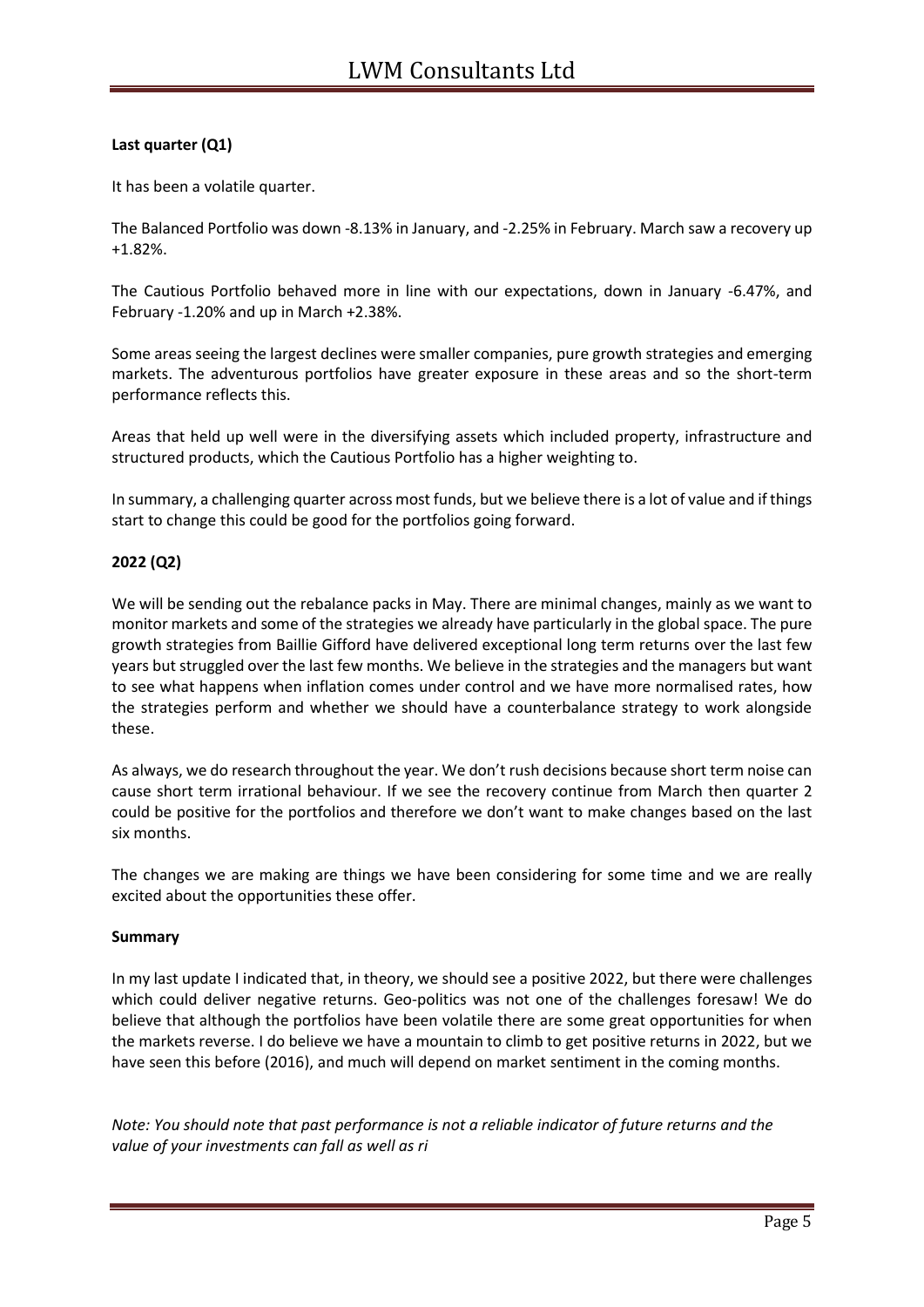### LWM Consultants Ltd

A summary of the performance is shown below. The performance shown does not reflect our fees and any charges for where the investments are held. The impact of these charges varies but is around 1.36% p.a.

|                                              | 12 months |           | 2 years   |           | 3 years   |                  | 4 years   |           | 5 years   |           | Since launch |                  |
|----------------------------------------------|-----------|-----------|-----------|-----------|-----------|------------------|-----------|-----------|-----------|-----------|--------------|------------------|
|                                              | Portfolio | Benchmark | Portfolio | Benchmark | Portfolio | <b>Benchmark</b> | Portfolio | Benchmark | Portfolio | Benchmark | Portfolio    | <b>Benchmark</b> |
| Cautious                                     | 4.43%     | 0.18%     | 36.49%    | 17.46%    | 22.47%    | 14.47%           | 28.01%    | 18.68%    | 32.58%    | 21.65%    | 218.02%      | 117.54%          |
|                                              |           |           |           |           |           |                  |           |           |           |           |              |                  |
| Balanced                                     | 1.78%     | 2.18%     | 39.65%    | 27.62%    | 24.72%    | 20.36%           | 28.39%    | 24.50%    | 39.43%    | 30.19%    | 262.71%      | 141.98%          |
|                                              |           |           |           |           |           |                  |           |           |           |           |              |                  |
| Mod Adventurous                              | $-1.48%$  | 3.83%     | 42.96%    | 35.81%    | 24.91%    | 26.14%           | 29.22%    | 32.47%    | 41.02%    | 37.31%    | 278.06%      | 171.65%          |
|                                              |           |           |           |           |           |                  |           |           |           |           |              |                  |
| Adventurous                                  | $-4.27%$  | 3.97%     | 41.71%    | 40.19%    | 23.65%    | 28.40%           | 28.08%    | 35.39%    | 41.13%    | 40.85%    | 287.51%      | 180.26%          |
|                                              |           |           |           |           |           |                  |           |           |           |           |              |                  |
| <b>Balanced Positive</b><br>Impact Portfolio | 3.25%     | 12.79%    | 36.73%    | 41.78%    | 33.26%    | 16.74%           | 40.78%    | 24.78%    | 49.21%    | 25.01%    | 105.30%      | 45.74%           |
|                                              |           |           |           |           |           |                  |           |           |           |           |              |                  |

#### **Summary of performance – 1 January 2009 – 31 March 2022**

Note: Please read special note at the end of the tables. The launch date of the portfolios is 1 January 2009 with the exception of the Positive Impact Portfolio which is 1 August 2014. You should note that past performance is not a reliable indicator of future returns and the value of your investments can fall as well as rise.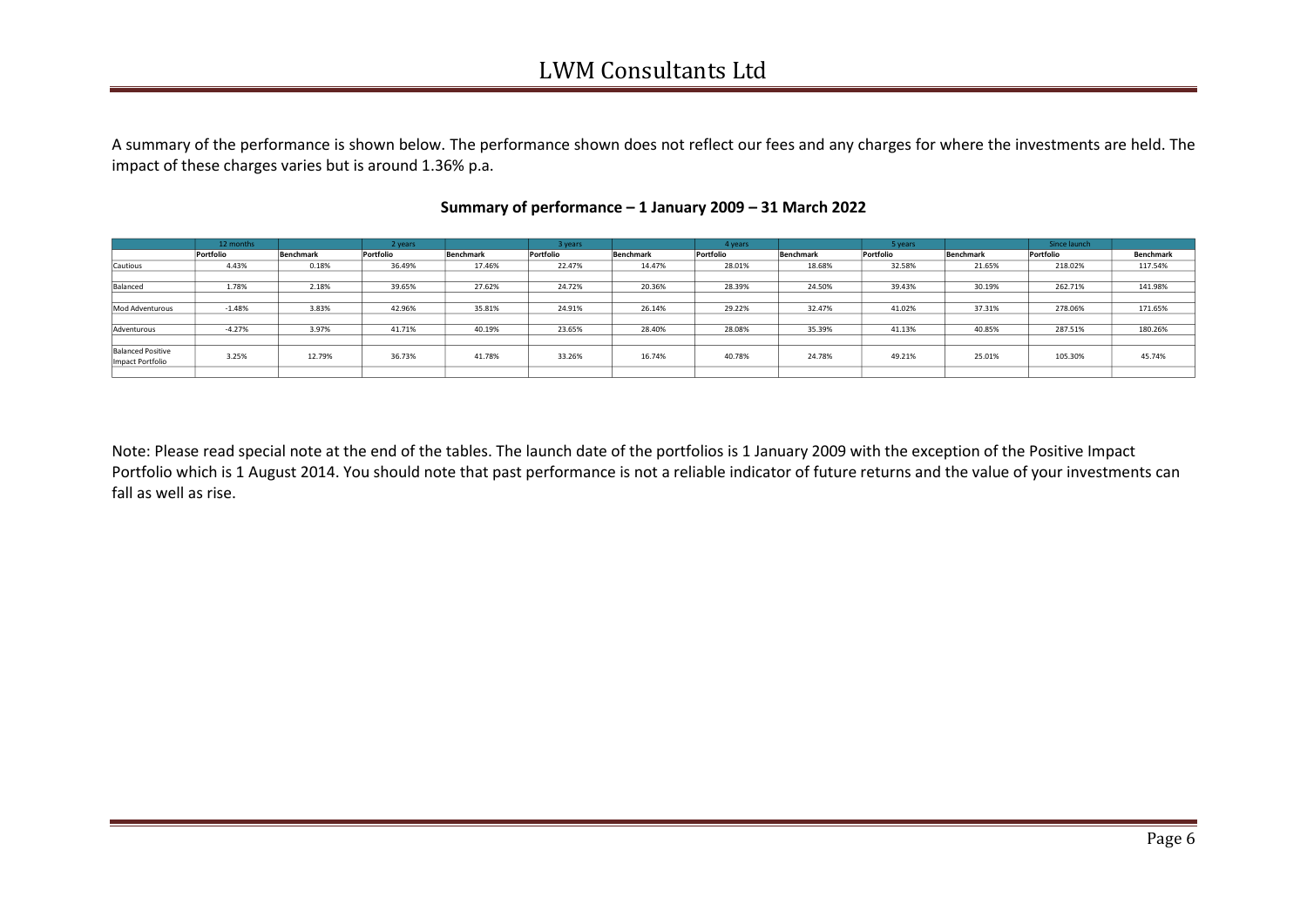### **Detailed breakdown of performance**

### **Cautious Portfolio**



|                                          | 2018     | 2019   | 2020  | 2021   | 2022     | <b>Since</b>  |
|------------------------------------------|----------|--------|-------|--------|----------|---------------|
|                                          |          |        |       |        |          | Launch        |
| <b>Cautious Portfolio</b>                | $-5.88%$ | 16.93% | 7.25% | 10.28% | $-5.51%$ | $9.13%$ p.a.  |
| <b>LWM Benchmark</b>                     | $-4.16%$ | 12.24% | 6.98% | 5.76%  | $-4.67%$ | $6.04\%$ p.a. |
| IA Mixed Investment 20-<br>60% Benchmark | $-5.11%$ | 12.08% | 3.49% | 6.28%  | $-3.38%$ | 5.82% p.a.    |

|                                                | 1 Year to<br>31/03/18 | 1 Year to<br>31/03/19 | 1 Year to<br>31/03/20 | 1 Year to<br>31/03/21 | 1 Year to<br>31/03/21 |
|------------------------------------------------|-----------------------|-----------------------|-----------------------|-----------------------|-----------------------|
| <b>Cautious Portfolio</b>                      | 3.57%                 | 4.52%                 | $-10.27%$             | 30.71%                | 4.43%                 |
| <b>LWM Benchmark</b>                           | 2.50%                 | 3.68%                 | $-2.55%$              | 17.25%                | 0.18%                 |
| IA Mixed Investment 20-60%<br><b>Benchmark</b> | 0.83%                 | 2.89%                 | $-7.14%$              | 20.05%                | 1.77%                 |

Note: Please read special note at the end of the tables. The launch date of the Portfolio is 1 January 2009, and performance is up to 31 March 2022. The Benchmark performance tracks the performance period of the portfolio. You should note that past performance is not a reliable indicator of future returns and the value of your investments can fall as well as rise.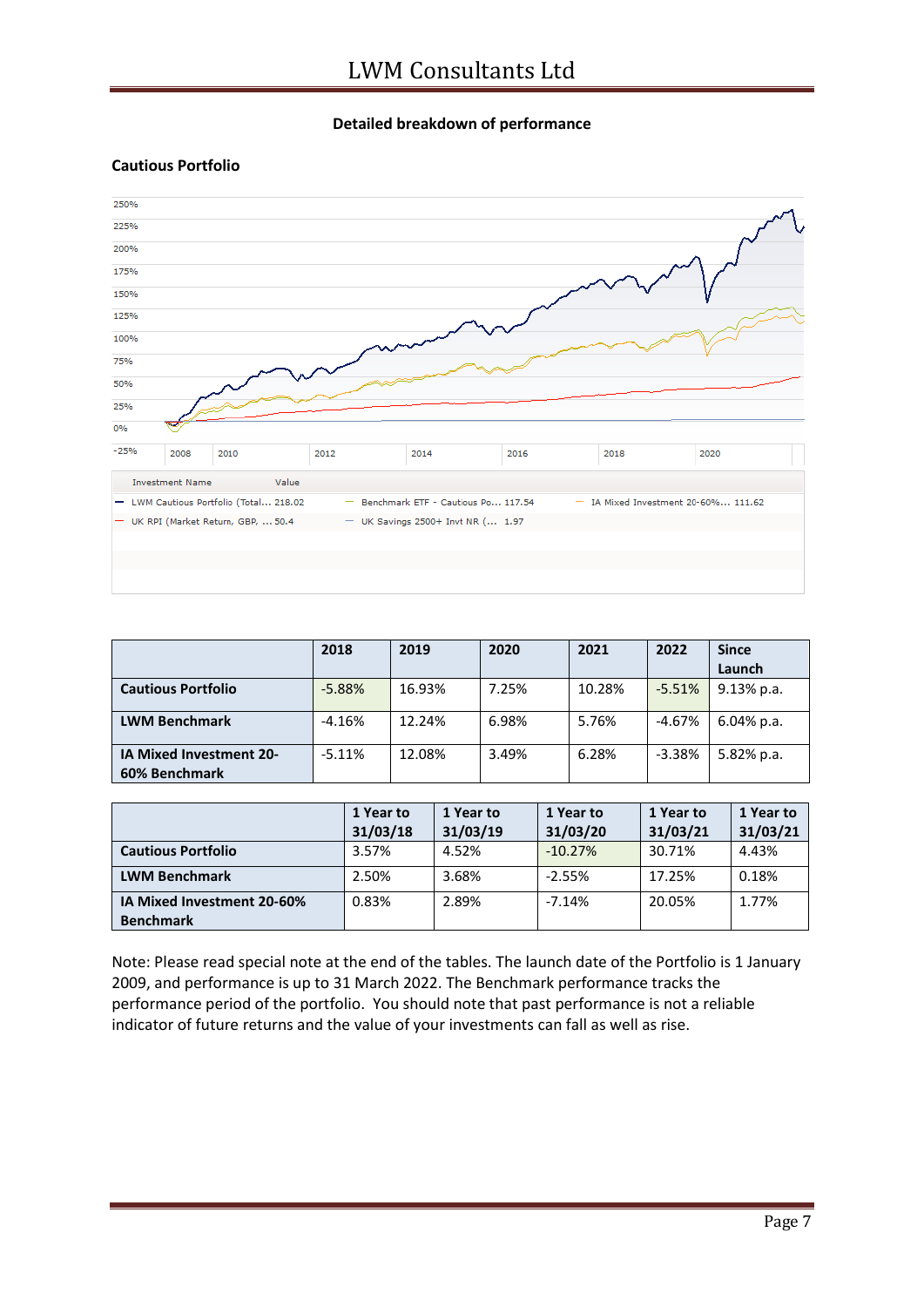

### **Balanced Portfolio**

|                                                        | 2018     | 2019   | 2020  | 2021   | 2022     | <b>Since</b>  |
|--------------------------------------------------------|----------|--------|-------|--------|----------|---------------|
|                                                        |          |        |       |        |          | Launch        |
| <b>Balanced Portfolio</b>                              | $-6.99%$ | 18.96% | 1077% | 11.13% | $-8.58%$ | 10.22% p.a.   |
| <b>LWM Benchmark</b>                                   | $-6.17%$ | 15.65% | 7.25% | 9.29%  | $-4.42%$ | $6.90\%$ p.a. |
| <b>IA Mixed Investment 40-</b><br>85% Shares Benchmark | $-6.07%$ | 15.94% | 5.50% | 11.10% | $-3.69%$ | 7.72% p.a.    |

|                            | 1 Year to | 1 Year to | 1 Year to | 1 Year to | 1 Year to |
|----------------------------|-----------|-----------|-----------|-----------|-----------|
|                            | 31/03/18  | 31/03/19  | 31/03/20  | 31/03/21  | 31/03/22  |
| <b>Balanced Portfolio</b>  | 8.60%     | 2.94%     | $-10.69%$ | 37.21%    | 1.78%     |
| <b>LWM Benchmark</b>       | 4.57%     | 3.44%     | $-5.69%$  | 24.89%    | 2.18%     |
| IA Mixed Investment 40-85% | 1.63%     | 4.36%     | $-7.73%$  | 26.47%    | 5.29%     |
| <b>Shares Benchmark</b>    |           |           |           |           |           |

Note: Please read special note at the end of tables. The launch date of the is 1 January 2009, and performance is up to 31 March 2022. The Benchmark performance tracks the performance period of the portfolio. You should note that past performance is not a reliable indicator of future returns and the value of your investments can fall as well as rise.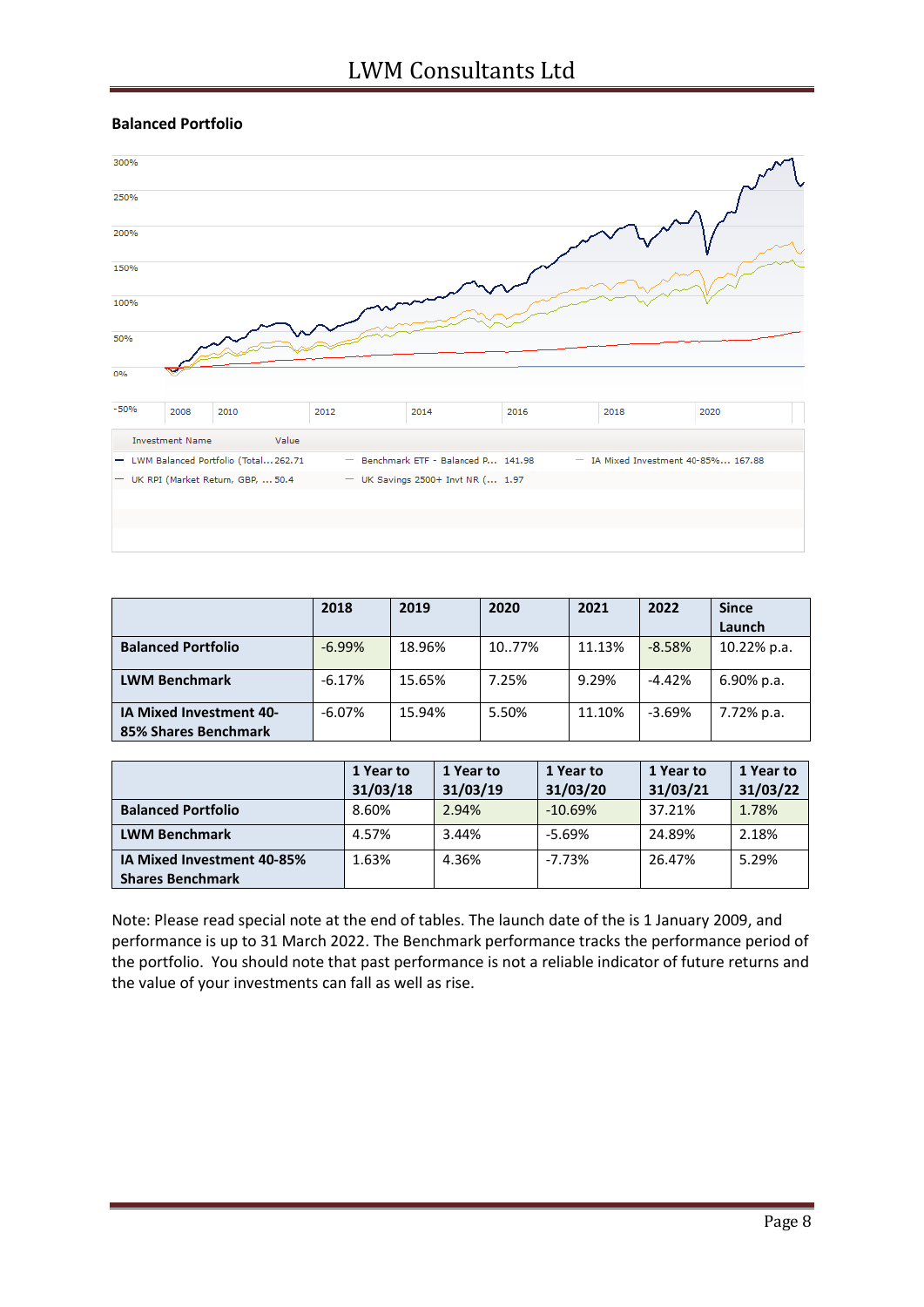



|                               | 2018     | 2019   | 2020   | 2021   | 2022      | <b>Since</b> |
|-------------------------------|----------|--------|--------|--------|-----------|--------------|
|                               |          |        |        |        |           | Launch       |
| <b>Moderately Adventurous</b> | $-7.75%$ | 20.37% | 14.16% | 10.46% | $-10.55%$ | 10.56% p.a.  |
| <b>Portfolio</b>              |          |        |        |        |           |              |
| <b>LWM Benchmark</b>          | $-5.83%$ | 19.19% | 8.58%  | 11.68% | $-4.08%$  | 7.84% p.a.   |
| <b>IA Flexible Investment</b> | $-6.64%$ | 15.64% | 7.01%  | 11.38% | $-3.65%$  | 8.07% p.a.   |
| <b>Benchmark</b>              |          |        |        |        |           |              |

|                               | 1 Year to<br>31/03/18 | 1 Year to<br>31/03/19 | 1 Year to<br>31/03/20 | 1 Year to<br>31/03/21 | 1 Year to<br>31/03/22 |
|-------------------------------|-----------------------|-----------------------|-----------------------|-----------------------|-----------------------|
| <b>Moderately Adventurous</b> | 9.13%                 | 3.45%                 | $-12.63%$             | 45.10%                | $-1.48%$              |
| <b>Portfolio</b>              |                       |                       |                       |                       |                       |
| <b>LWM Benchmark</b>          | 3.66%                 | 5.02%                 | $-7.12%$              | 30.80%                | 3.83%                 |
| <b>IA Flexible Investment</b> | 2.34%                 | 3.34%                 | $-8.05%$              | 29.36%                | 4.98%                 |
| <b>Benchmark</b>              |                       |                       |                       |                       |                       |

Note: Please read special note at the end of the tables. The launch date of the Portfolio is 1 January 2009, and performance is up to 31 March 2022. The Benchmark performance tracks the performance period of the portfolio. You should note that past performance is not a reliable indicator of future returns and the value of your investments can fall as well as rise.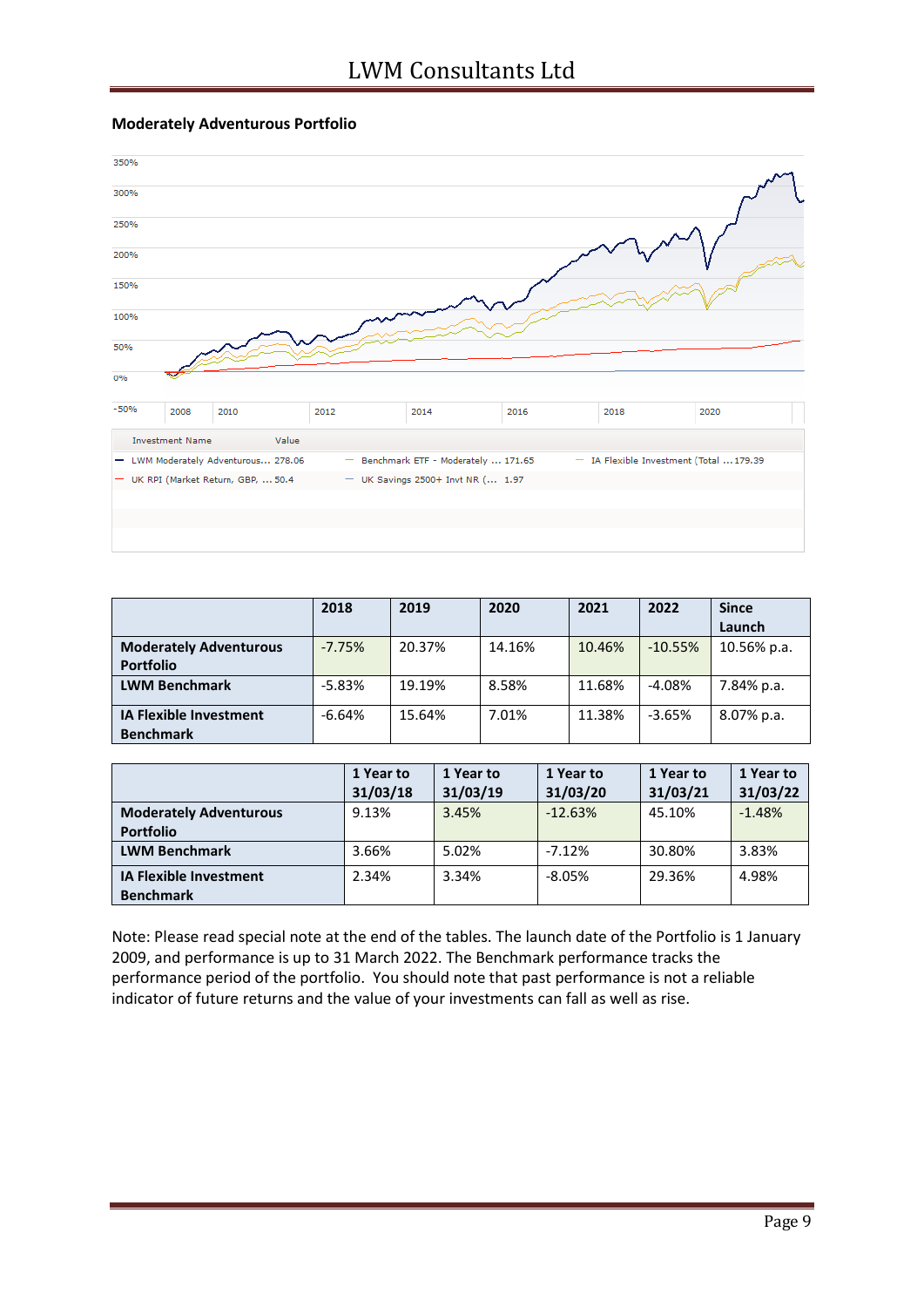### **Adventurous Portfolio**



|                               | 2018      | 2019   | 2020   | 2021   | 2022      | <b>Since</b> |
|-------------------------------|-----------|--------|--------|--------|-----------|--------------|
|                               |           |        |        |        |           | Launch       |
| <b>Adventurous Portfolio</b>  | $-7.99%$  | 21.15% | 16.62% | 8.24%  | $-11.70%$ | 10.77% p.a.  |
|                               |           |        |        |        |           |              |
| <b>LWM Benchmark</b>          | $-5.99\%$ | 18.02% | 9.40%  | 12.39% | $-4.04%$  | 8.09% p.a.   |
| <b>IA Flexible Investment</b> | $-6.64%$  | 15.64% | 7.01%  | 11.38% | $-3.65%$  | 8.07% p.a.   |
| <b>Benchmark</b>              |           |        |        |        |           |              |

|                                                   | 1 Year to<br>31/03/18 | 1 Year to<br>31/03/19 | 1 Year to<br>31/03/20 | 1 Year to<br>31/03/21 | 1 Year to<br>31/03/22 |
|---------------------------------------------------|-----------------------|-----------------------|-----------------------|-----------------------|-----------------------|
| <b>Adventurous Portfolio</b>                      | 10.19%                | 3.38%                 | $-12.74%$             | 48.03%                | $-4.27%$              |
| <b>LWM Benchmark</b>                              | 4.03%                 | 5.45%                 | $-8.41%$              | 34.85%                | 3.97%                 |
| <b>IA Flexible Investment</b><br><b>Benchmark</b> | 2.34%                 | 3.34%                 | $-8.05\%$             | 29.36%                | 4.98%                 |

Note: Please read special note at the end of the tables. The launch date of the Portfolio is 1 January 2009, and performance is up to 31 March 2022. The Benchmark performance tracks the performance period of the portfolio. You should note that past performance is not a reliable indicator of future returns and the value of your investments can fall as well as rise.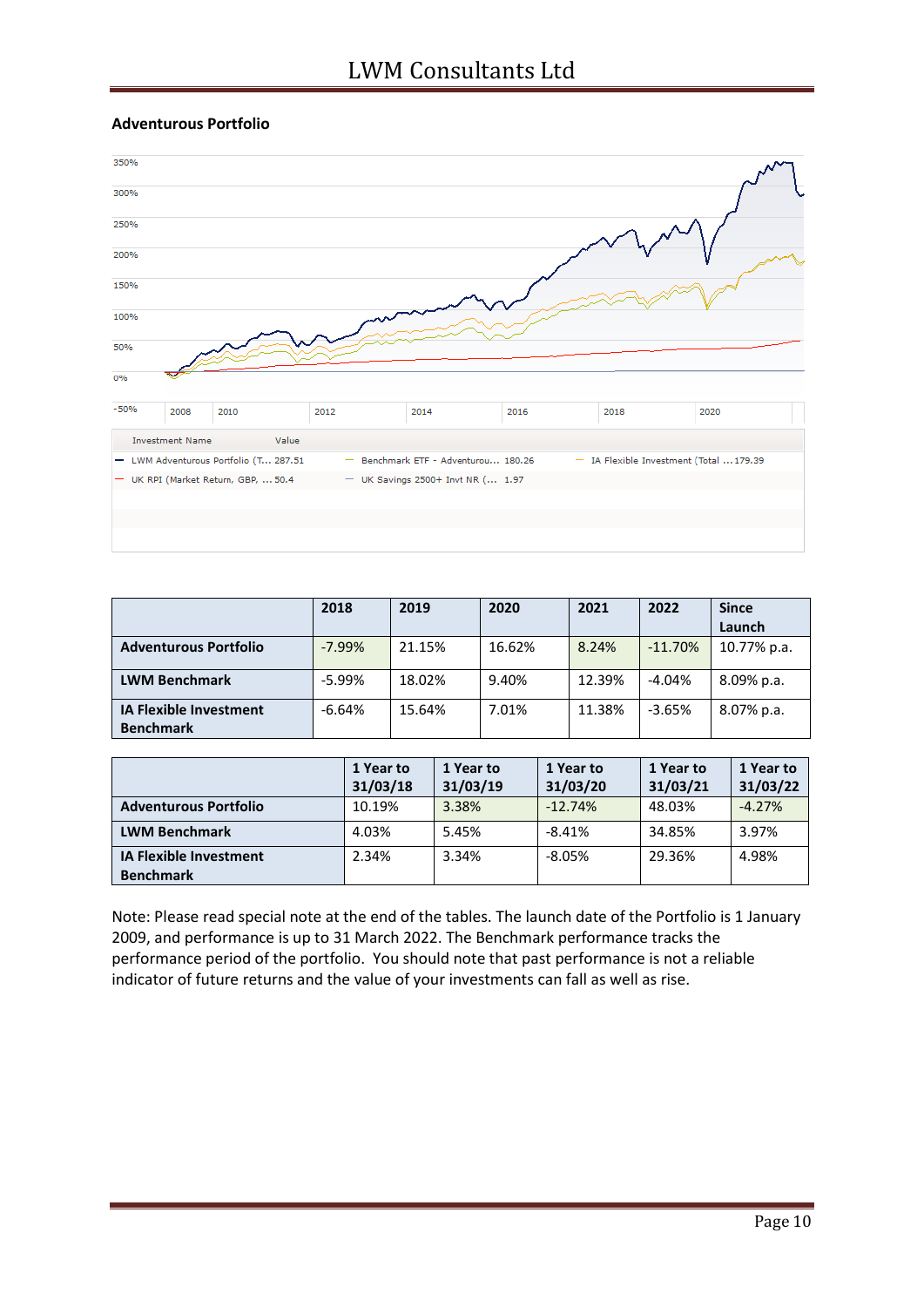### **Positive Impact Portfolio**



|                                 | 2018     | 2019   | 2020      | 2021   | 2022     | <b>Since</b>  |
|---------------------------------|----------|--------|-----------|--------|----------|---------------|
|                                 |          |        |           |        |          | Launch        |
| <b>Balanced Positive Impact</b> | $-5.24%$ | 22.35% | 12.87%    | 11.12% | $-6.71%$ | $9.84\%$ p.a. |
| <b>Portfolio</b>                |          |        |           |        |          |               |
| <b>LWM Benchmark (Royal</b>     | $-7.46%$ | 18.97% | $-10.68%$ | 16.24% | 2.26%    | $5.04\%$ p.a. |
| <b>London FTSE4 Good</b>        |          |        |           |        |          |               |
| Tracker)                        |          |        |           |        |          |               |
| <b>IA Mixed Investment 40-</b>  | $-6.07%$ | 15.94% | 5.50%     | 11.10% | $-3.69%$ | $6.57\%$ p.a. |
| 85% Shares                      |          |        |           |        |          |               |

|                                    | 1 Year to<br>31/03/18 | 1 Year to<br>31/03/19 | 1 Year to<br>31/03/20 | 1 Year to<br>31/03/21 | 1 Year to<br>31/03/22 |
|------------------------------------|-----------------------|-----------------------|-----------------------|-----------------------|-----------------------|
| <b>Balanced Positive Impact</b>    | 5.99%                 | 5.65%                 | $-2.54%$              | 32.43%                | 3.25%                 |
| <b>Portfolio</b>                   |                       |                       |                       |                       |                       |
| <b>LWM Benchmark (Royal London</b> | 0.19%                 | 6.89%                 | $-17.66%$             | 25.71%                | 12.79%                |
| <b>FTSE4 Good Tracker)</b>         |                       |                       |                       |                       |                       |
| IA Mixed Investment 40-85%         | 1.63%                 | 4.36%                 | $-7.73%$              | 26.47%                | 5.29%                 |
| <b>Shares</b>                      |                       |                       |                       |                       |                       |

The launch date of the Portfolio is 1 August 2014, and performance is up to 31 March 2022. The Benchmark performance tracks the performance period of the portfolio.

**Special note to tables:** *You should note that past performance is not a reliable indicator of future returns and the value of your investments can fall as well as rise. The total return reflects performance without sales charges or the effects of taxation, but is adjusted to reflect all on-going fund expenses and assumes reinvestment of dividends and capital gains. If adjusted for sales charges and the effects of taxation, the performance quoted would be reduced.*